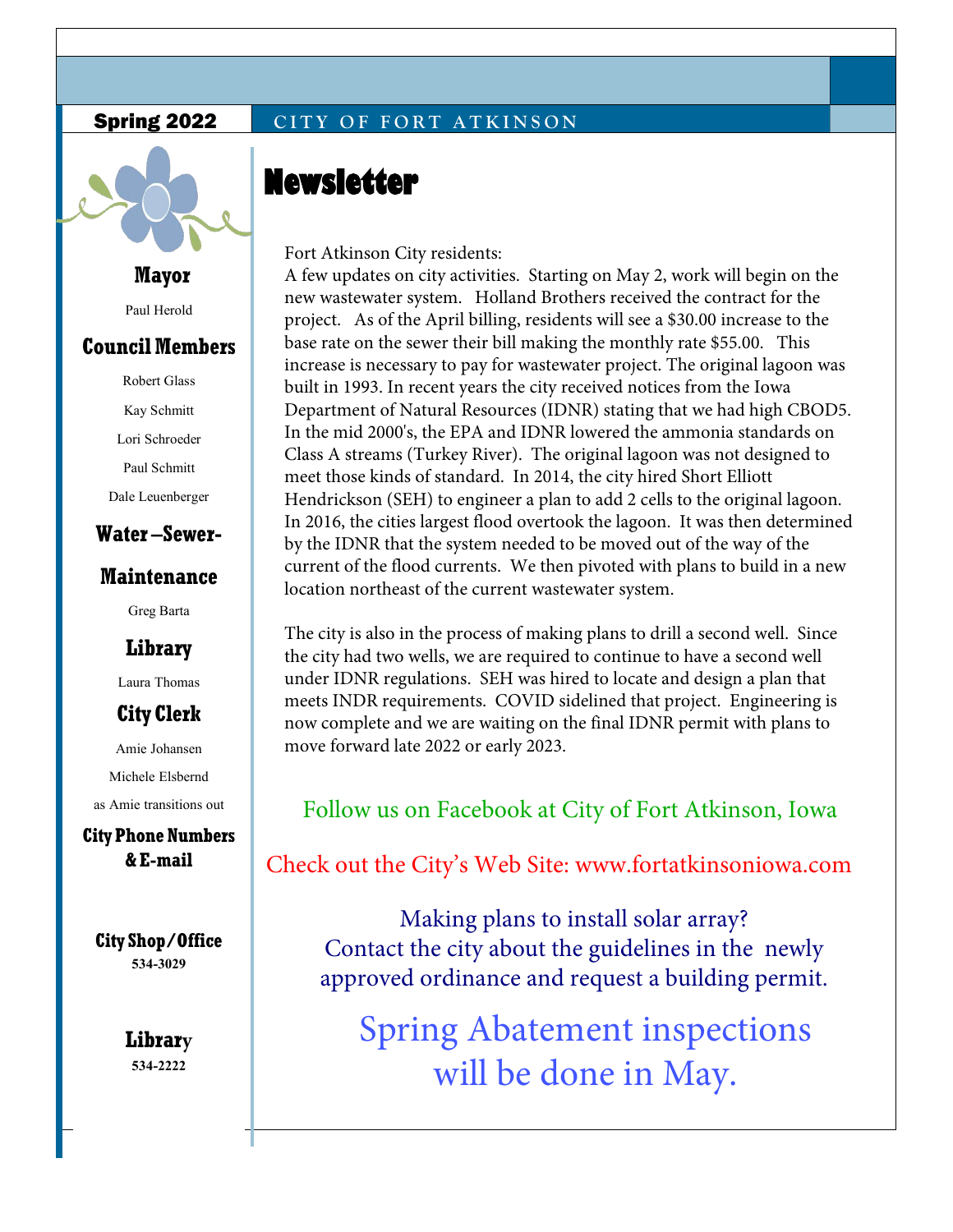## Newsletter

Page 2

Summer Band Concerts will return in summer 2022. Location will be the Fort Atkinson **Community** Center parking lot. Concerts start at 8:00pm



Regular Council meetings held on the 1st Wednesdays of the month at 7:00pm at the Community Center. Agendas posted at the bank, Huber's store, Post Office, the city shop.



#### Winneshiek County Recycling Hawkeye Sanitation

recycling@co.winneshiek.ia.us - email

Scott Logsdon - Supervisor 2510 172nd Avenue Decorah, IA 52101

**Phone: 563-382-6514 Fax: 563-382-6514 Office Hours: Monday - Friday**

**6:00 am to 3:00 pm, 24-Hour drop-off container** located in

Fort Atkinson in the Community Center parking lot.

# **REMINDER— Iowa One Call**.

Be sure to contact Iowa One Call before you do any type of digging in your yard to prevent underground services from being disturbed. 1-800-292-8989 www.iowaonecall.com

#### $\mathrm{AUTO~PAY} \;$  Save time and postage

by having your water/sewer/garbage bills on automatic withdrawal from the bank. Form is available on the city web page under ACH form.

# 563-547-3828

The safety of our employees, our customers, and the communities we serve are our top priority. **Effective immediately and permanently**, all business garbage that is not in a dumpster and all residential garbage not in a dumpster will need to be bagged and tied shut. Some exceptions will apply. Please be sure your bag can hold the weight of your garbage, keeping in mind also that each bag is not to exceed 60 pounds. We greatly appreciate your cooperation. We are seeing more hazardous materials and need to protect our employees.

#### You May be Eligible for Funding Assistance for Home Repairs

The Northeast Iowa Regional Housing Trust Fund (NEIHTF) is accepting applications for housing rehabilitation/improvement projects. Applicants can be low-moderate income homeowners, non-profit organizations or for-profit organizations to promote and create affordable housing activities. All applicants must be in one of the four counties of Allamakee, Clay, Howard and Winneshiek. Eligible projects include rehabilitation and repair of existing housing, including, but not limited to: roofs, windows, siding, plumbing electrical, energy efficiency, lead paint issues, and handicapped accessibility.

For more information on the NEIRHTF, please contact Upper Explorerland RPC, at 563-864-7551 or you can obtain an application online at www.uerpc.org, Housing Programs, Regional Housing Trust Fund.

## **46th Annual Fort Atkinson Rendezvous September 24 & 25, 2022**

**The Friends of Fort Atkinson are looking for new members to assist with the planning. \*\*\*\*\*\*\*\*\*\*\*\*\*\*\*\*\*\*\*\*\*\*\*\*\*\*\*\*\*\*\*\*\*\*\*\*\*\*\*\*\*\*\*\*\*\*\*\*\*\*\*\*\*\*\*\*\*\*\*\*\*\*\*** 

> **Mark your calendars for Sunday, August 28, 2022 for our Annual Car/Motorcycle Cruise**

**Funds raised will be used for grant matches for improvements to the Fort Atkinson historical site.** 

#### *Rendezvous Chicken Dinner*

**Friday, September 23, 2022 from 4:30 - 7:00pm at Fort Community Center**

**5K Run/Walk and Kids Fun Run Saturday, September 24 2022**\*\*\*\*\*\*\*\*\*\*\*\*\*\*\*\*\*\*\*\*\*\*\*\*\*\*\*\*\*\*\*\*\*\*\*\*\*\*\*\*\*\*\*\*\*\*\*\*\*\*\*\*\*\*\*\*\*\*\*\*\*\*\*\*\*\*\*\*\*\*\*\*\*\*\*\*\*\*\*

**A copy of the City of Fort Atkinson ordinances can be found at: http://www.fortatkinsoniowa.com/city-code.html \*\*\*\*\*\*\*\*\*\*\*\*\*\*\*\*\*\*\*\*\*\*\*\*\*\*\*\*\*\*\*\*\*\*\*\*\*\*\*\*\*\*\*\*\*\*\*\*\*\*\*\*\*\*\*\*\*\*\*\*\*\*\*\*\*\*\*\*\*\*\*\*\*\***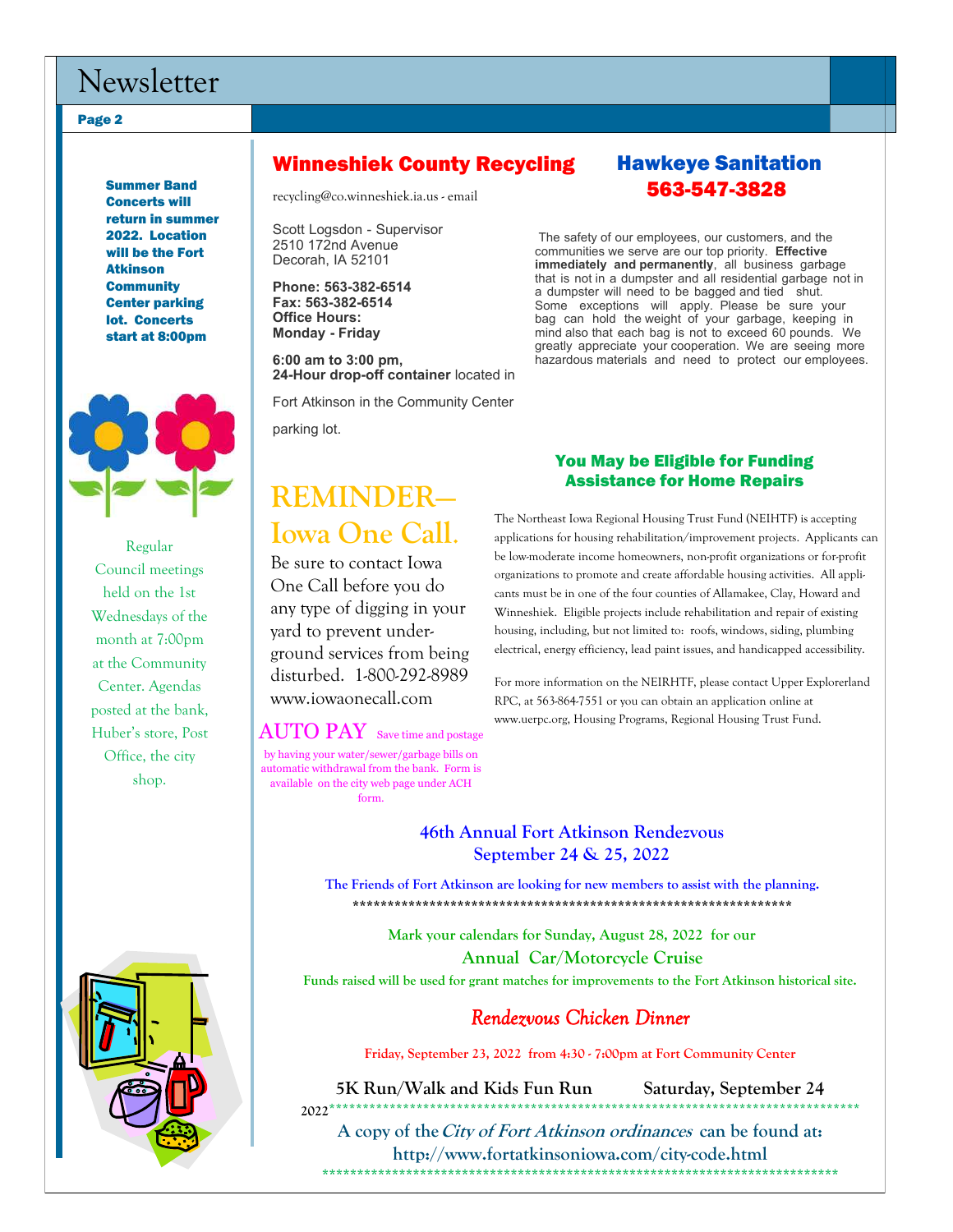# Spring 2022

Page 4

## \*\*\*\*\*\*\*For Your Information\*\*\*\*\*\*\*

- **JUNK VEHICLES.** City code states that it is unlawful for any person to store, accumulate or allow to remain on private property within the corporate limits of the city A junk vehicle is unlicensed and has broken glass, broken, loose or missing parts, is a habitat for nuisance animals or insects, contains flammable fuel, inoperable, is defective or obsolete.
- **JUNK** City code states that it is unlawful for any person to store, accumulate or allow to remain on private property within the city limits. Junk includes old or scrap copper, brass, lead, or any other non-ferrous metal; old or discarded rope, rags, batteries, paper trash, rubber, debris, waste or used lumber, or salvaged wood, dismantled vehicles, machinery and appliances, old or discarded glass, tinware, plastic or old or discarded household goods or hardware.
- **Junk or Junk Vehicles kept on private property, constitute a health and safety threat and a nuisance, the owner of or person occupying the property is liable for the violation.**
- The **COMMUNITY CENTER** facility is available to the public for rent. Information for renting the community center can be found on the City's web site; www.fortatkinsoniowa.com or by calling the city/shop office @ 534-3029. Please leave a message.
- **PERMITS** are required for buildings, structures, decks, outdoor furnaces, solar panel installations, etc. Call 534-3029 for information regarding permits. There is a \$25.00 fee for the permit and they are approved by the City Council. Putting up a yard fence does not require a permit, but you do need City Council approval and follow ordinance guidelines.
- YARD WASTE SITE: The City operates a **yard waste site is open** for residents to dispose of yard waste; grass clippings, shrubbery and trimming, trees, branches, leaves & garden waste. The yard waste site is located behind the Fort Atkinson Community Ball Park.
- FIREWOOD is to be NEATLY stacked and located on a SIDE OR REAR of your yard, **not in the front yard**.
- **TRIM TREES**: It is the responsibility of property owners with trees overhanging a street or boulevard sidewalk to trim the branches so they are at least 15 ft . above the surface of the street and at least 8 ft. above the sidewalk.
- **ANIMAL OWNERS: It is unlawful for any animal owner to allow an animal to run at large within the corporate limits of the City or to allow an animal to defecate on either public or private property without cleaning up the mess. Landlords are responsible for their tenants, if your tenants are not.**
- **SIDEWALKS:** Residents are required to maintain their sidewalks for safe pedestrian travel. Snow removal is also a requirement of sidewalk maintenance.
- **Please** DO NOT put paper towers or other non-degradable products in the City's sanitary sewer system. These products plug up the floats in the lift station which can lead to serious problems that can be costly to fix, which you pay for in the end.
- **GRASS CLIPPINGS: Please do not mow** grass clippings or other yard matter into the street.
- **GOLF CART LICENSE FEE**: \$50.00 first year and proof of insurance, \$25.00 yearly renewal Sticker must be posted on golf cart . Operator MUST have a valid drivers license, be 16 years of age and show proof of insurance.
- **ATV/UTV: Must follow regulations set by the State of Iowa, DNR and Winneshiek county.**
- **BURNING IS PROHIBITED IN THE CITY LIMITS: First offense fine -\$750.00, consecutive offenses - \$1000.00**